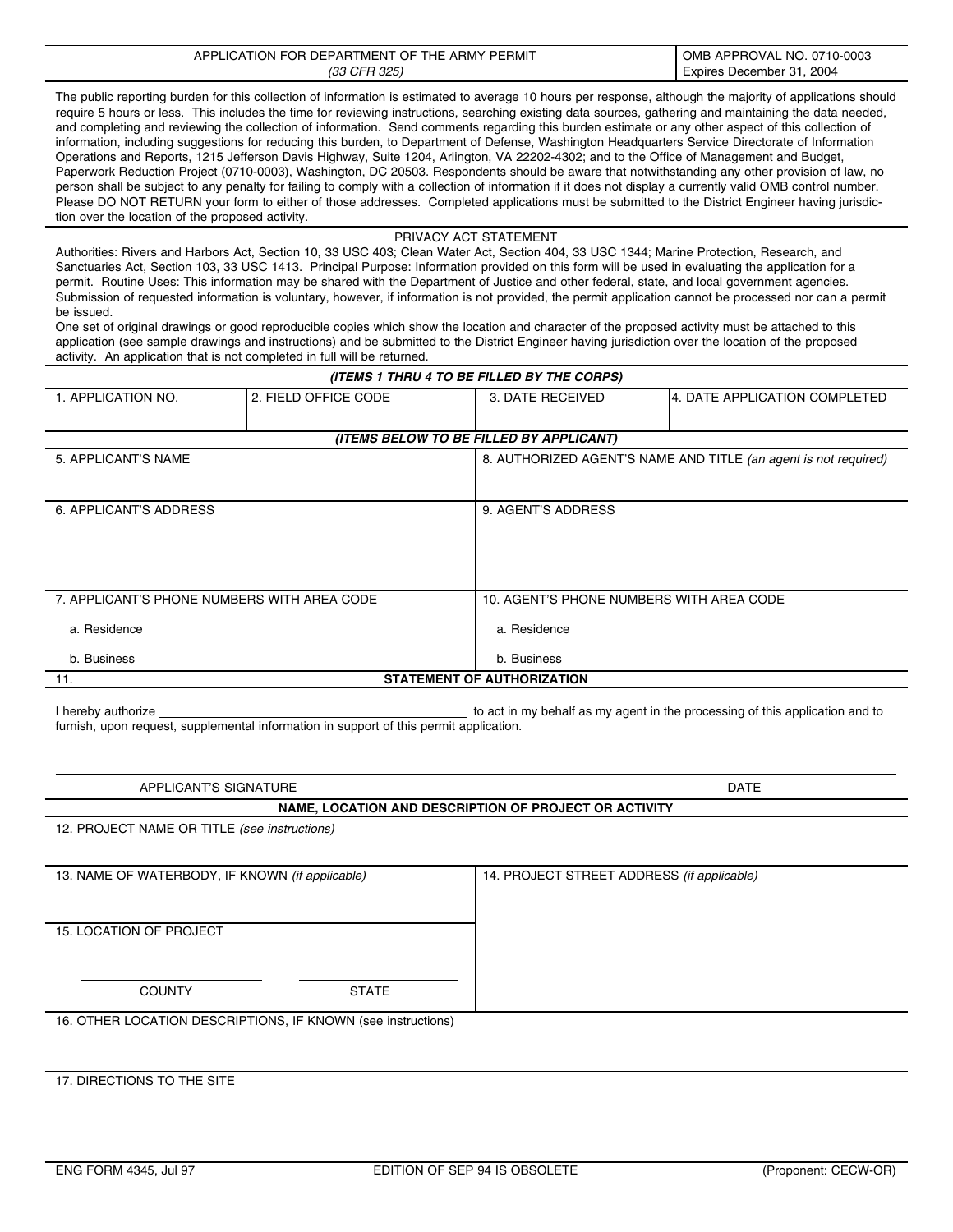19. Project Purpose (Describe the reason or purpose of the project, see instructions)

#### **USE BLOCKS 20-22 IF DREDGED AND/OR FILL MATERIAL IS TO BE DISCHARGED**

20. Reason(s) for Discharge

21. Type(s) of Material Being Discharged and the Amount of Each Type in Cubic Yards

22. Surface Area in Acres of Wetlands or Other Waters Filled (see instructions)

23. Is Any Portion of the Work Already Complete? Yes \_\_\_\_\_\_\_ No \_\_\_\_\_\_\_ IF YES, DESCRIBE THE COMPLETED WORK

24. Addresses of Adjoining Property Owners, Lessees, etc., Whose Property Adjoins the Waterbody (if more than can be entered here, please attach a supplemental list).

| 25. List of Other Certifications or Approvals/Denials Received from other Federal, State, or Local Agencies for Work Described in This Application |               |                |                              |              |               |             |  |  |
|----------------------------------------------------------------------------------------------------------------------------------------------------|---------------|----------------|------------------------------|--------------|---------------|-------------|--|--|
|                                                                                                                                                    | <b>AGENCY</b> | TYPE APPROVAL* | <b>IDENTIFICATION NUMBER</b> | DATE APPLIED | DATE APPROVED | DATE DENIED |  |  |
|                                                                                                                                                    |               |                |                              |              |               |             |  |  |
|                                                                                                                                                    |               |                |                              |              |               |             |  |  |
|                                                                                                                                                    |               |                |                              |              |               |             |  |  |
|                                                                                                                                                    |               |                |                              |              |               |             |  |  |
|                                                                                                                                                    |               |                |                              |              |               |             |  |  |
|                                                                                                                                                    |               |                |                              |              |               |             |  |  |

\*Would include but is not restricted to zoning, building and flood plain permits

26. Application is hereby made for a permit or permits to authorize the work described in this application. I certify that the information in this application is complete and accurate. I further certify that I possess the authority to undertake the work described herein or am acting as the duly authorized agent of the applicant.

SIGNATURE OF APPLICANT LETTER THE SIGNATURE OF AGENT THE SIGNATURE OF AGENT

The application must be signed by the person who desires to undertake the proposed activity (applicant) or it may be signed by a duly authorized agent if the statement in block 11 has been filled out and signed.

18 U.S.C. Section 1001 provides that: Whoever, in any manner within the jurisdiction of any department or agency of the United States, knowingly and willfully falsifies, conceals, or covers up any trick scheme, or disguises a material fact or makes any false, fictitious or fraudulent statements or representations or makes or uses any false writing or document knowing same to contain any false, fictitious or fraudulent statements or entry, shall be fined not more than \$10,000 or imprisoned not more than five years or both.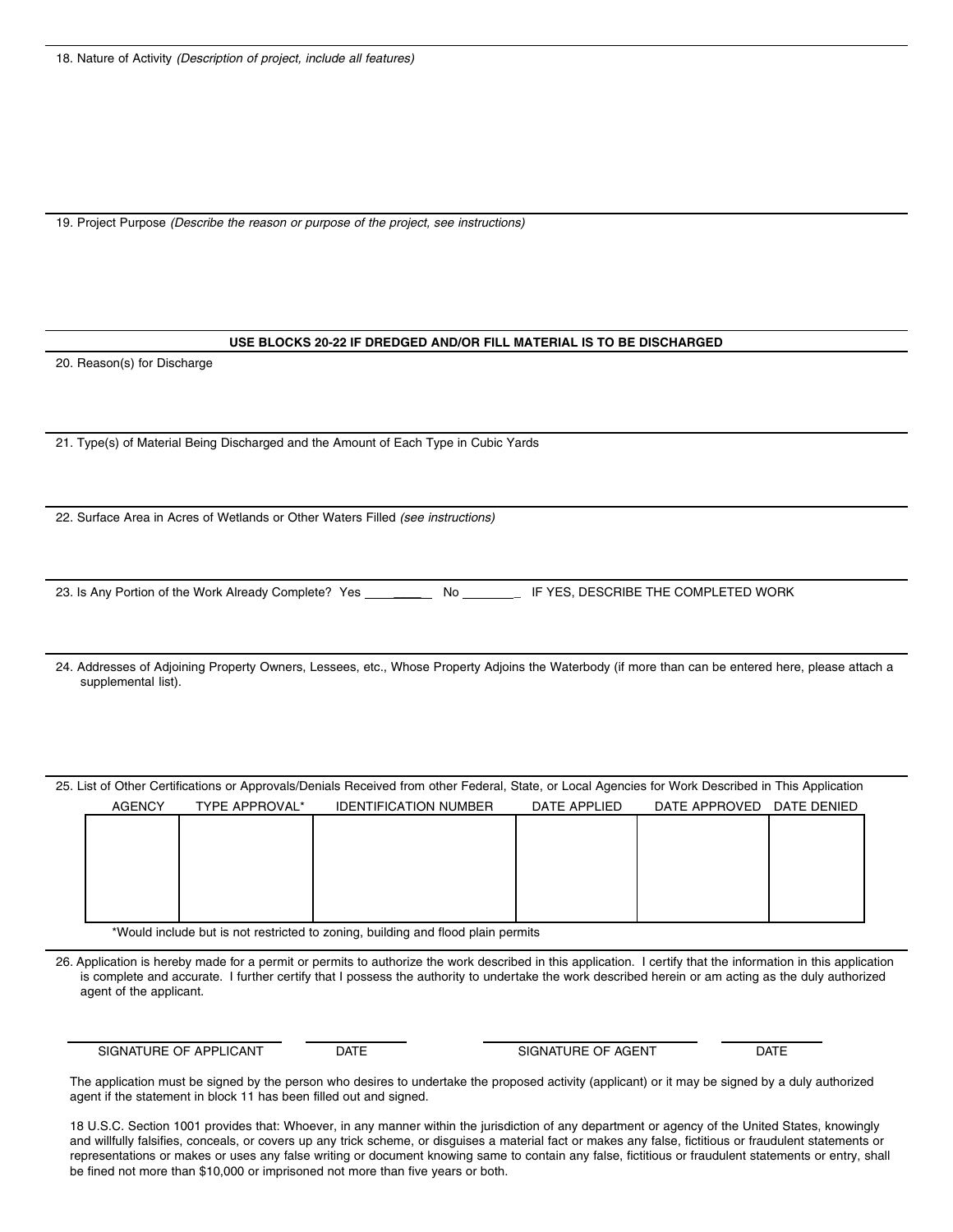**Blocks 1 through 4.** To be completed by Corps of Engineers.

**Block 5. Applicant's Name**. Enter the name of the responsible party or parties. If the responsible party is an agency, company, corporation, or other organization, indicate the responsible officer and title. If more than one party is associated with the application, please attach a sheet with the necessary information marked Block 5.

**Block 6. Address of Applicant**. Please provide the full address of the party or parties responsible for the application. If more space is needed, attach an extra sheet of paper marked Block 6.

**Block 7. Applicant Telephone Number(s)**. Please provide the number where you can usually be reached during normal business hours.

**Blocks 8 through 11**. To be completed, if you choose to have an agent.

**Block 8. Authorized Agent's Name and Title**. Indicate name of individual or agency, designated by you, to represent you in this process. An agent can be an attorney, builder, contractor, engineer, or any other person or organization. Note: An agent is not required.

**Blocks 9 and 10. Agent's Address and Telephone Number**. Please provide the complete mailing address of the agent, along with the telephone number where he / she can be reached during normal business hours.

**Block 11. Statement of Authorization**. To be completed by applicant, if an agent is to be employed.

**Block 12. Proposed Project Name or Title**. Please provide name identifying the proposed project, *e.g*., Landmark Plaza, Burned Hills Subdivision, or Edsall Commercial Center.

**Block 13. Name of Waterbody**. Please provide the name of any stream, lake, marsh, or other waterway to be directly impacted by the activity. If it is a minor (no name) stream, identify the waterbody the minor stream enters.

**Block 14. Proposed Project Street Address**. If the proposed project is located at a site having a street address (not a box number), please enter it here.

**Block 15. Location of Proposed Project**. Enter the county and state where the proposed project is located. If more space is required, please attach a sheet with the necessary information marked Block 15.

**Block 16. Other Location Descriptions**. If available, provide the Section, Township, and Range of the site and / or the latitude and longitude. You may also provide description of the proposed project location, such as lot numbers, tract numbers, or you may choose to locate the proposed project site from a known point (such as the right descending bank of Smith Creek, one mile downstream from the Highway 14 bridge). If a large river or stream, include the river mile of the proposed project site if known.

**Block 17, Directions to the Site**. Provide directions to the site from a known location or landmark. Include highway and street numbers as well as names. Also provide distances from known locations and any other information that would assist in locating the site.

**Block 18. Nature of Activity**. Describe the overall activity or project. Give appropriate dimensions of structures such as wingwalls, dikes (identify the materials to be used in construction, as well as the methods by which the work is to be done), or excavations (length, width, and height). Indicate whether discharge of dredged or fill material is involved. Also, identify any structure to be constructed on a fill, piles, or float-supported platforms.

The written descriptions and illustrations are an important part of the application. Please describe, in detail, what you wish to do. If more space is needed, attach an extra sheet of paper marked Block 18.